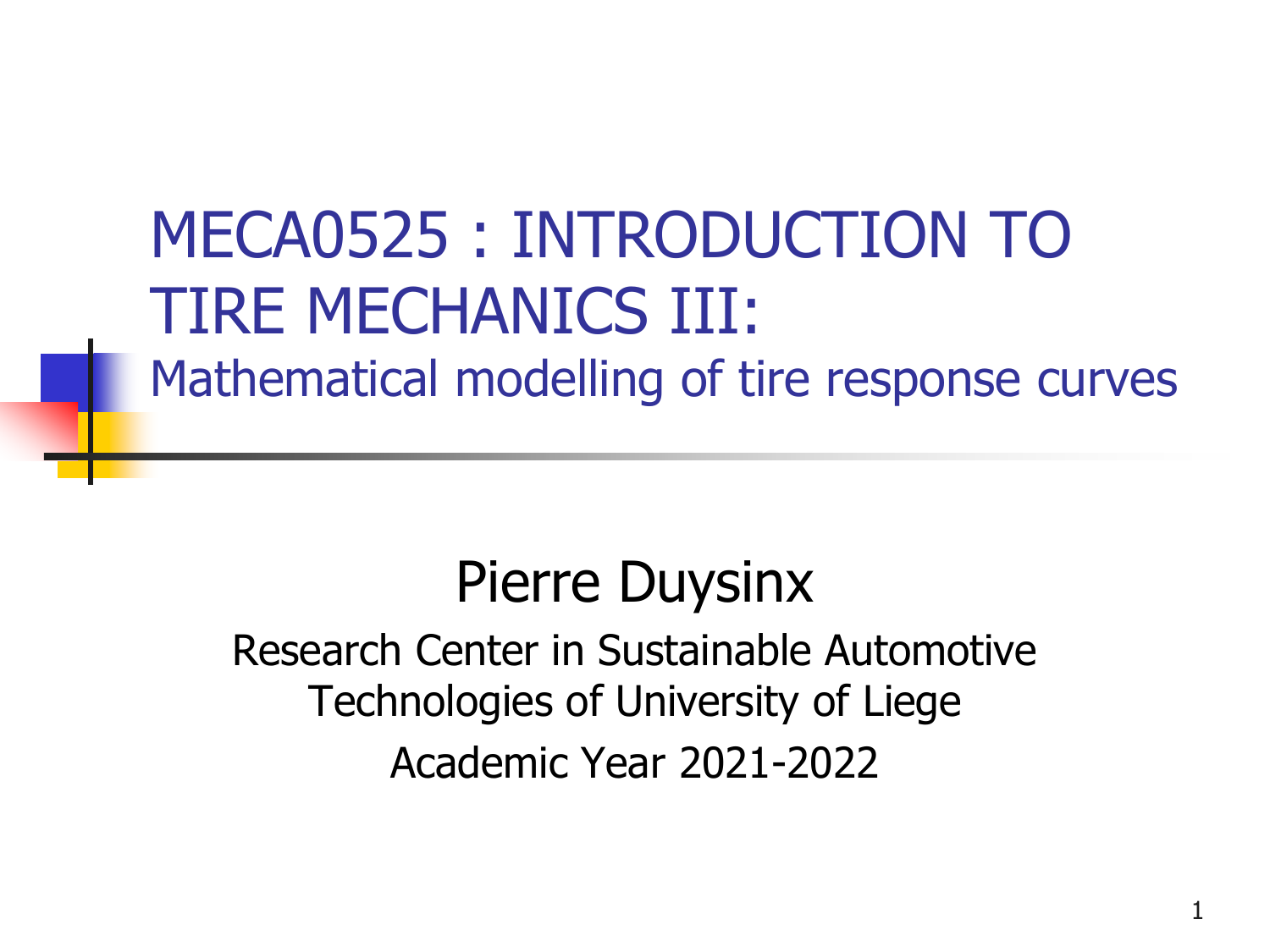# Layout

- **■** Introduction
- Tyre construction
- Classification: size, load and velocity indices
- Adhesion mechanisms
- Rolling resistance
- Generation of longitudinal forces
	- Brush model
	- Tractive and braking forces
	- Longitudinal slip ratio
	- Tractive and braking force curves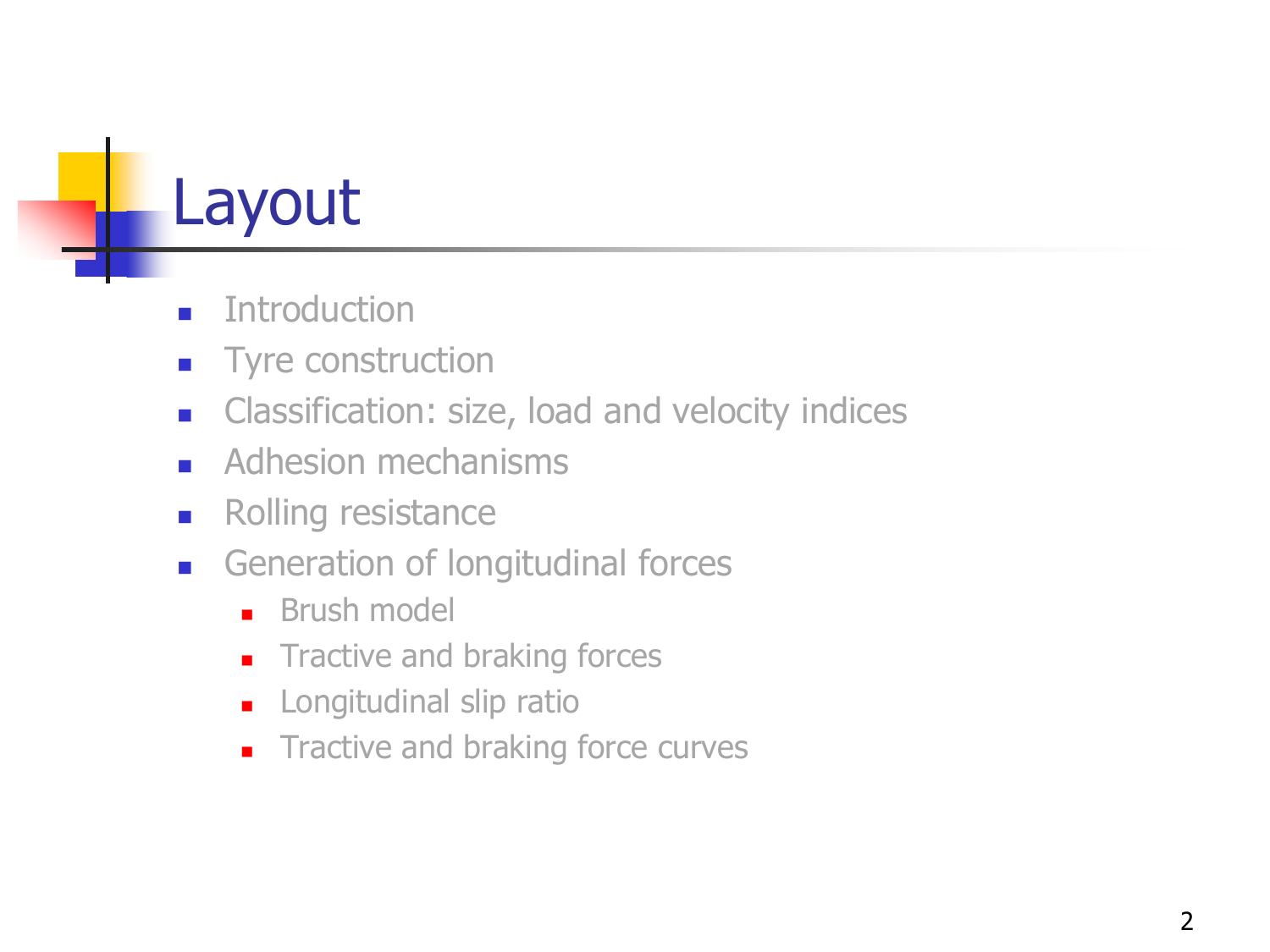# Layout (2)

- Lateral forces
	- Gough experiment
	- Lateral force as a function of the side slip angle
	- Cornering coefficient
	- Cornering stiffness
- Self aligning torque and pneumatic trail
- $\blacksquare$  Camber thrust
	- Definition and mechanism
	- Camber coefficient
- Combined operations
	- Sakai experiment
	- Friction ellipse
- Modelling: Pacejka magic formula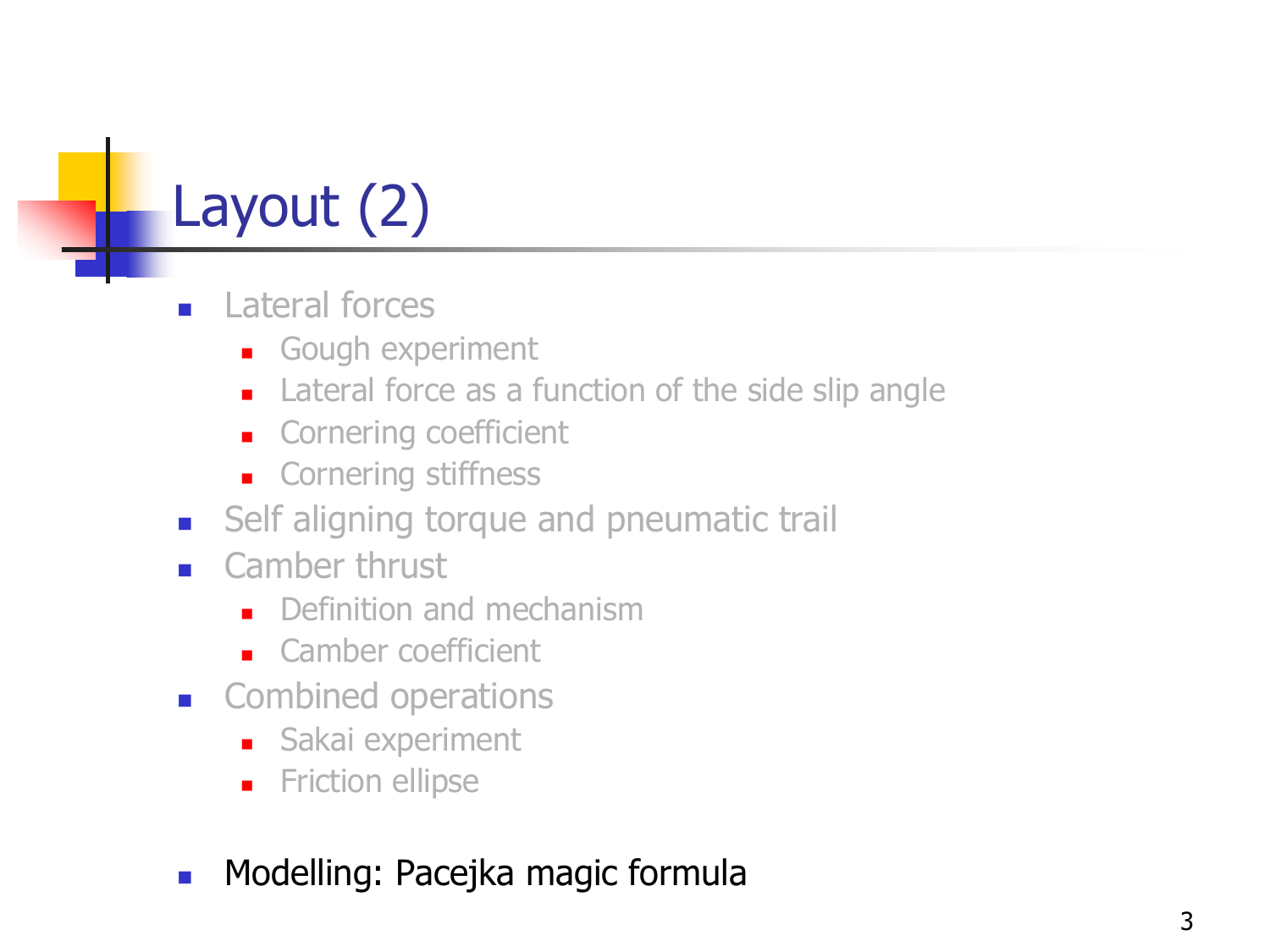# Layout

- Pacejka magic formula
- Treatment of experimental data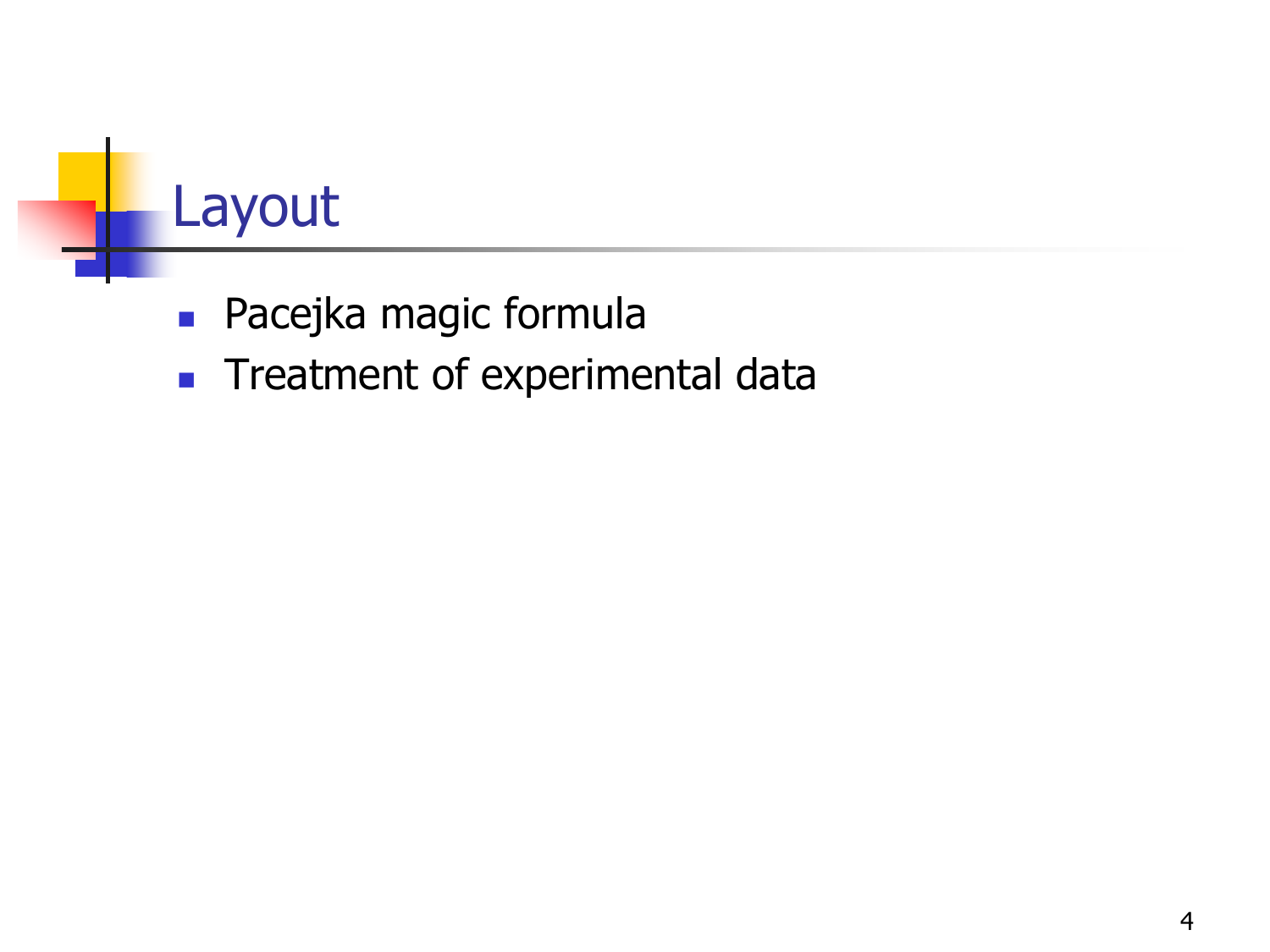# References

- W. Milliken & D. Milliken. « Race Car Vehicle Dynamics », 1995, Society of Automotive Engineers (SAE)
- J.Y. Wong. « Theory of Ground Vehicles ». John Wiley & sons. 1993 (2nd edition) 2001 (3rd edition).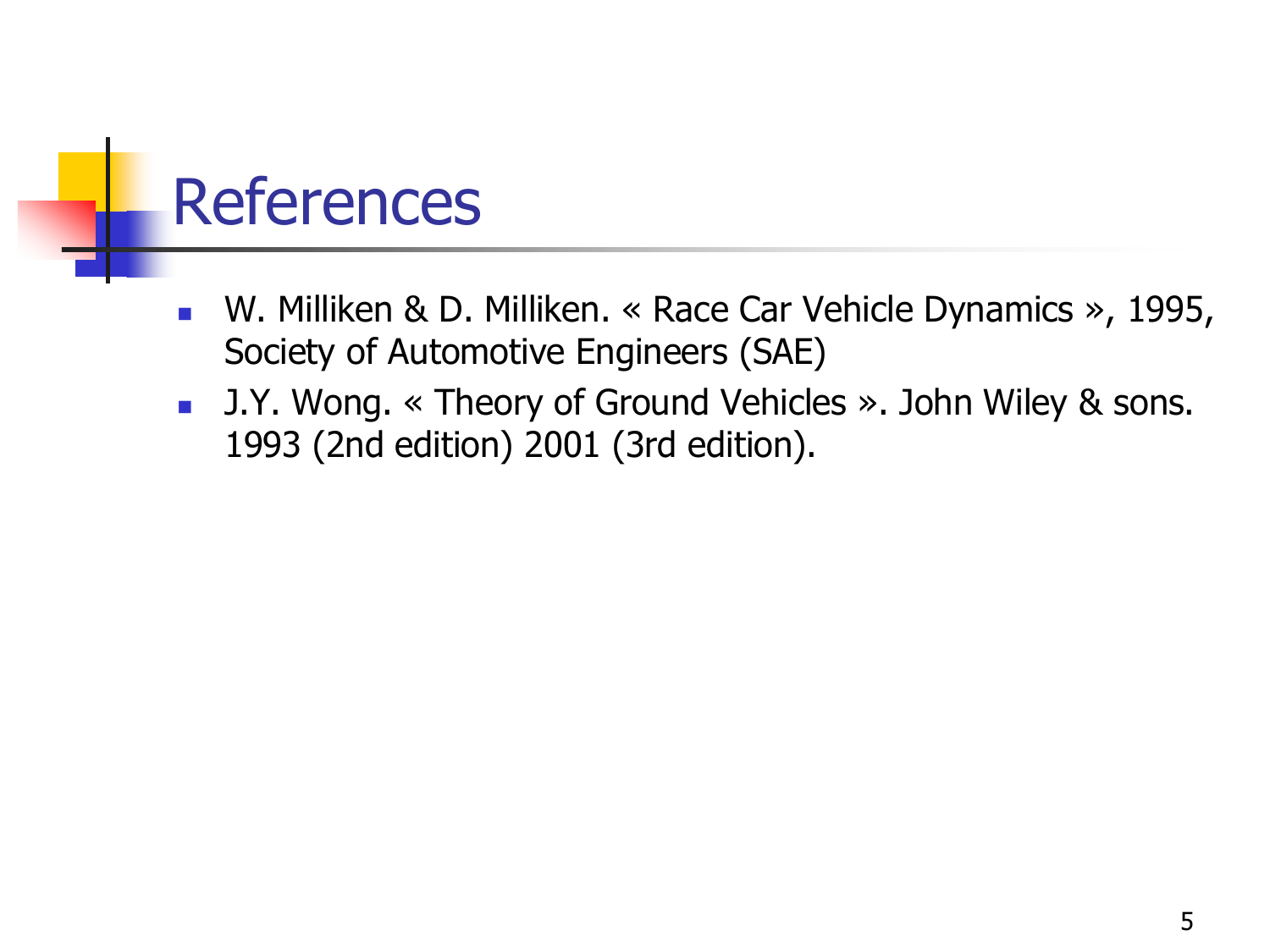■ For simple cases of pure (lateral) side slip and longitudinal slip, the magic formula by Pacejka can be used to describe the evolution curves of  $F_y$  ,  $M_z$  and  $F_x$  as a function of the side slip angle  $\alpha$  or the longitudinal slip rate  $\kappa$ .

$$
y(x) = D \sin [C \arctan[Bx - E (B x - \arctan(Bx)) ]]
$$

with

$$
Y(X) = y(x) + S_v
$$
  

$$
x = X + S_h
$$

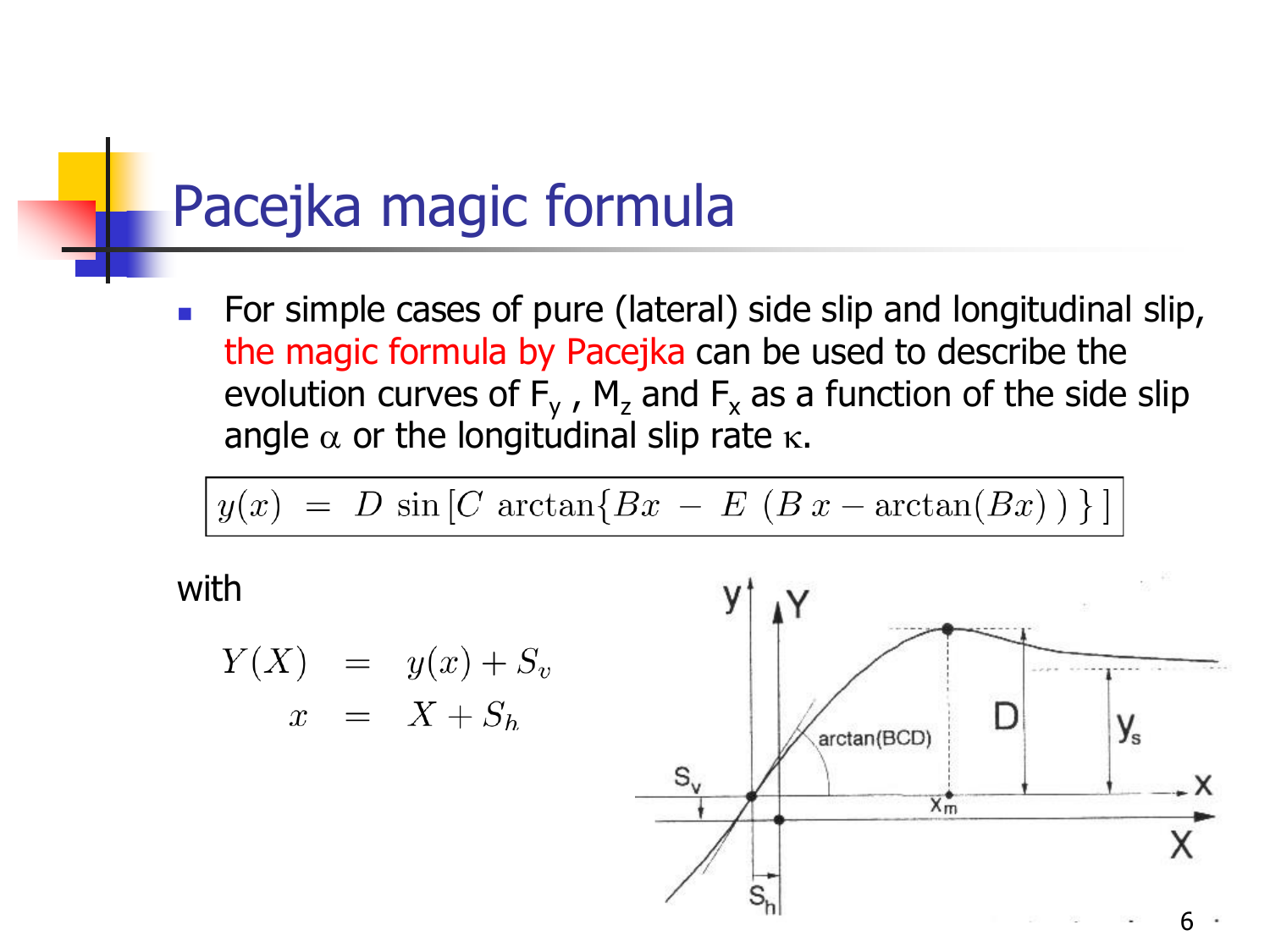■ One can provide the following interpretation of the coefficients of the magic formula

$$
y(x) = D \sin [C \arctan\{Bx - E (B x - \arctan(Bx))\}]
$$

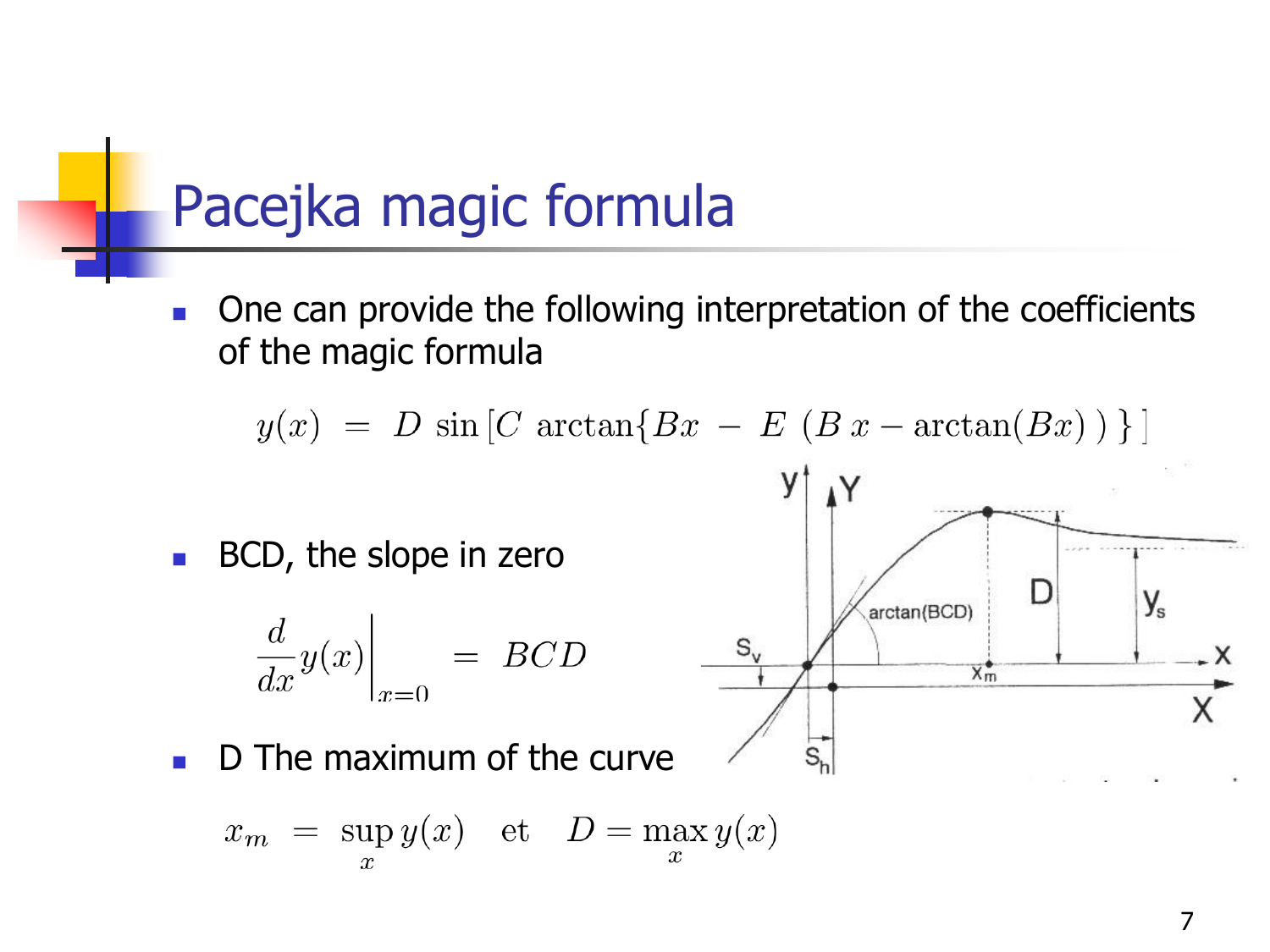$y(x) = D \sin [C \arctan{Bx - E (Bx - \arctan(Bx))}]$ 

- The parameter C controls the bounds of the sinus argument. The parameter C rules the shape of the curve.
- Typical values of C:
	- $C = 1.3$  lateral force,
	- $C = 2.4$  self-aligning moment
	- $C = 1.65$  braking force

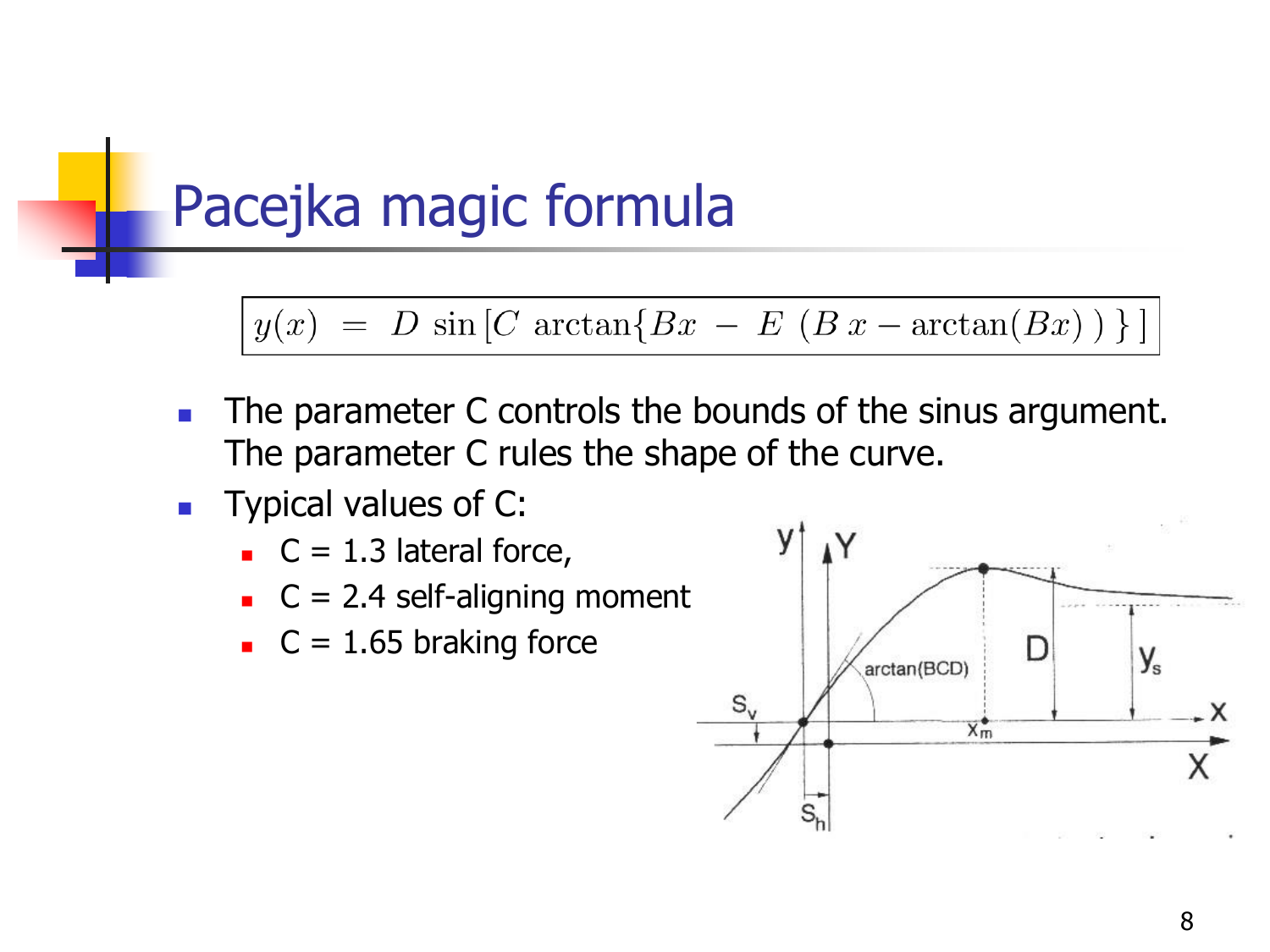

■ The parameter B allows to adjust the slope at the origin, so that it is often denoted as the stiffness factor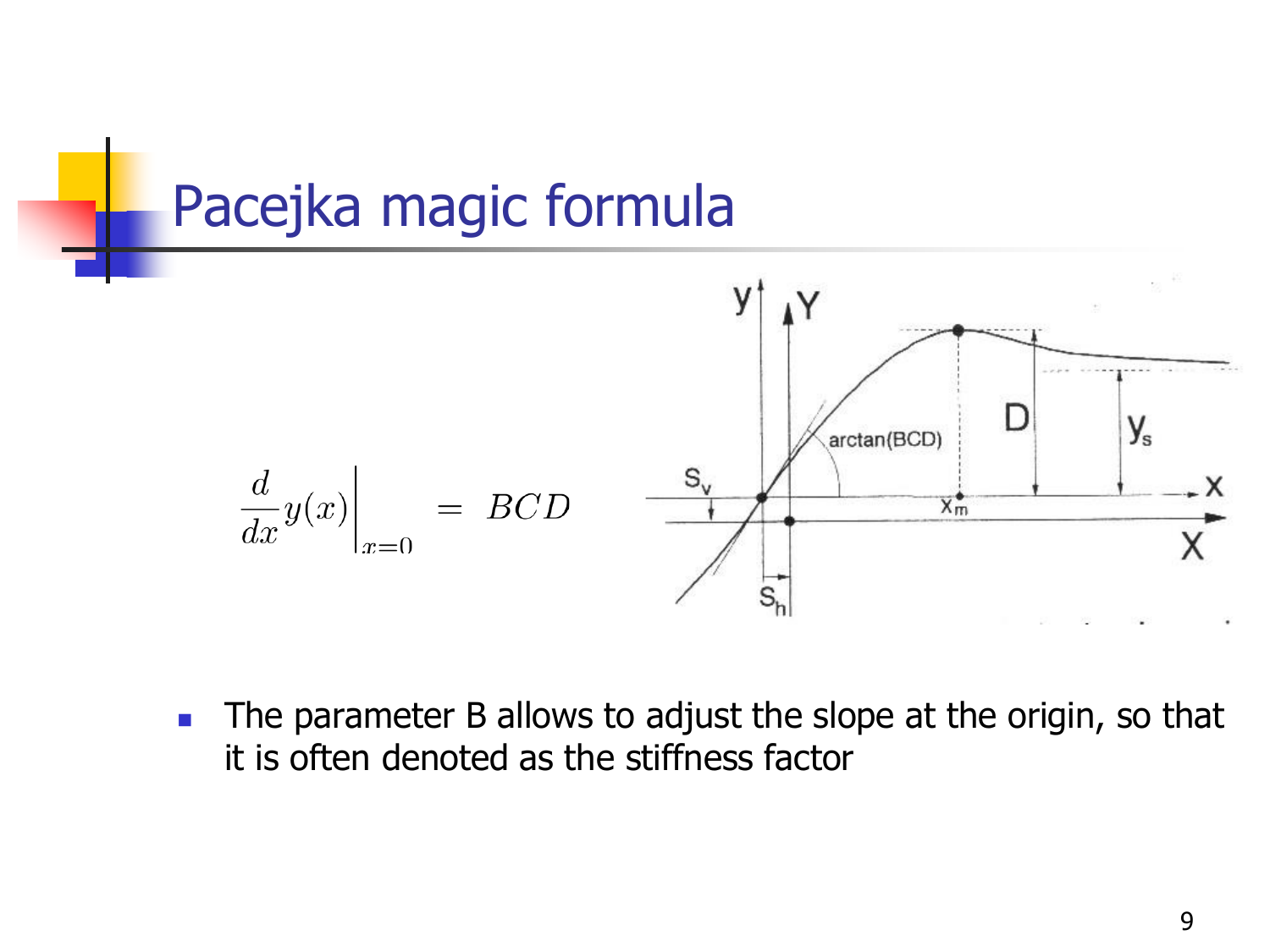

■ The last paramter E enable to control the position of the maximum slipage  $x_m$  (if there is maximum in the curve)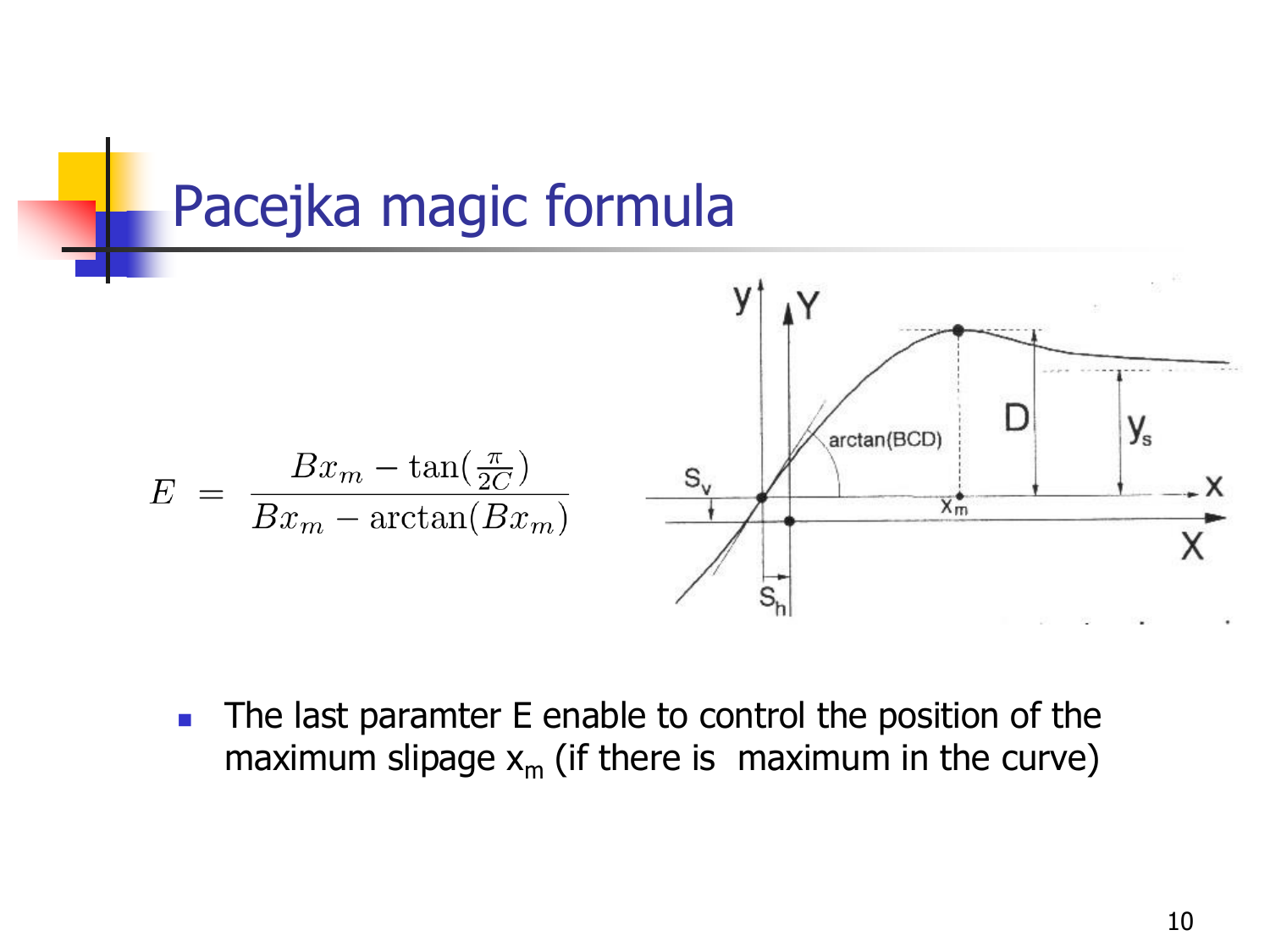- The key issue: to work with non dimensional numbers!
	- La lateral (cornering)

$$
\overline{F} \,\,=\,\,\frac{F_y}{\mu_y Z}
$$

■ The self-aligning moment

■ The overturning moment

 $\blacksquare$  The tractive / braking force

$$
\overline{M_z} \,\,=\,\, \frac{M_z}{T_z \mu_y Z}
$$

$$
\overline{M_x} \;=\; \frac{M_x}{P_x \mu_y Z}
$$

$$
\overline{F}_x \;=\; \frac{F_x}{\mu_x Z}
$$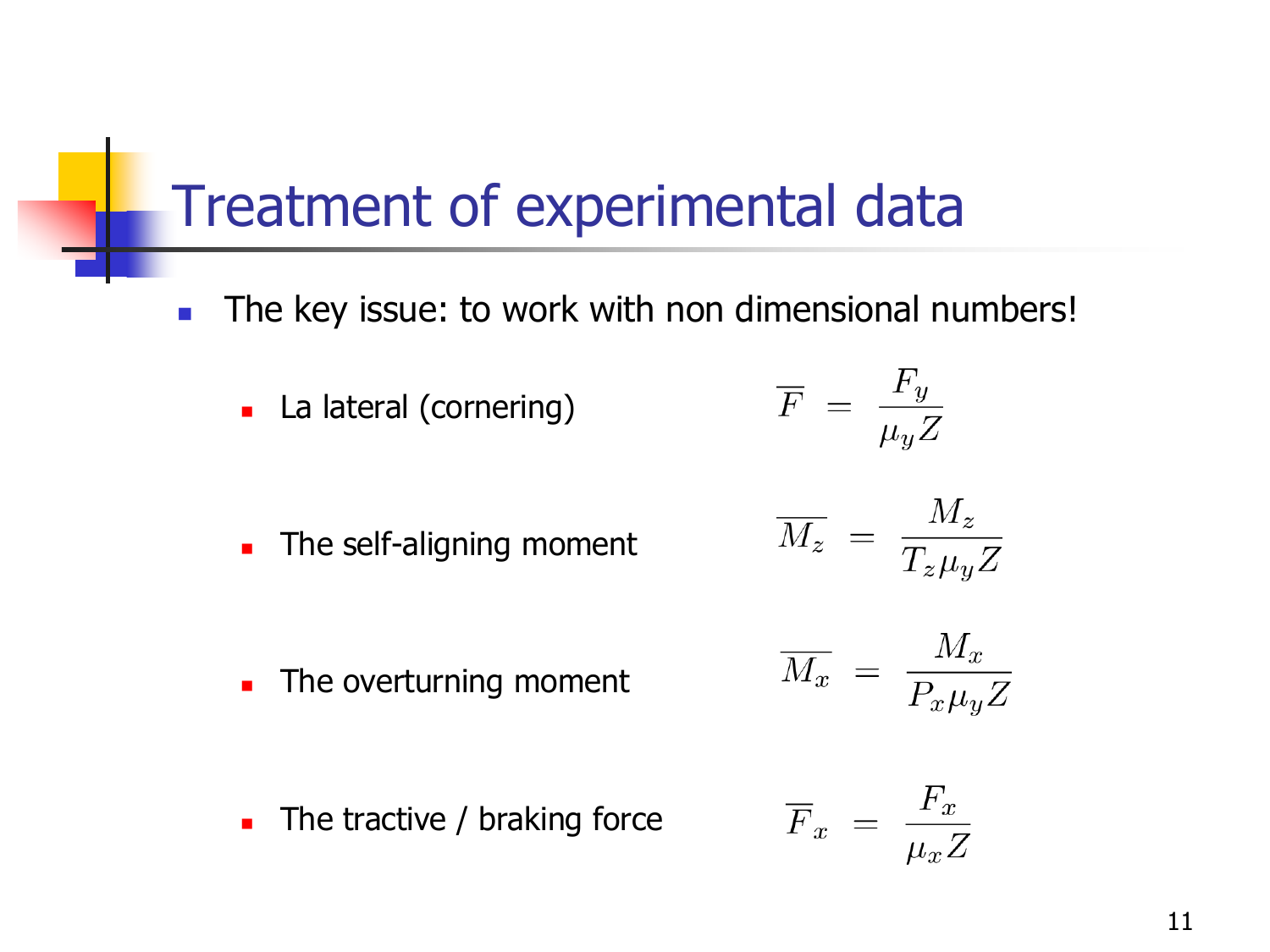■ The side slip angle

■ The camber angle

■ The longitudinal slip ratio

 $\overline{\alpha} = \frac{C \tan \alpha}{\mu_y Z}$  $\overline{\gamma} = \frac{G \sin \gamma}{\mu_y Z}$  $\overline{S} = \frac{k_x SR}{\mu_x Z}$  $\bigcap$   $\bigcap$  $T$   $\tau$ 

$$
SR = \frac{\Omega R_0 - V \cos \alpha}{V \cos \alpha}
$$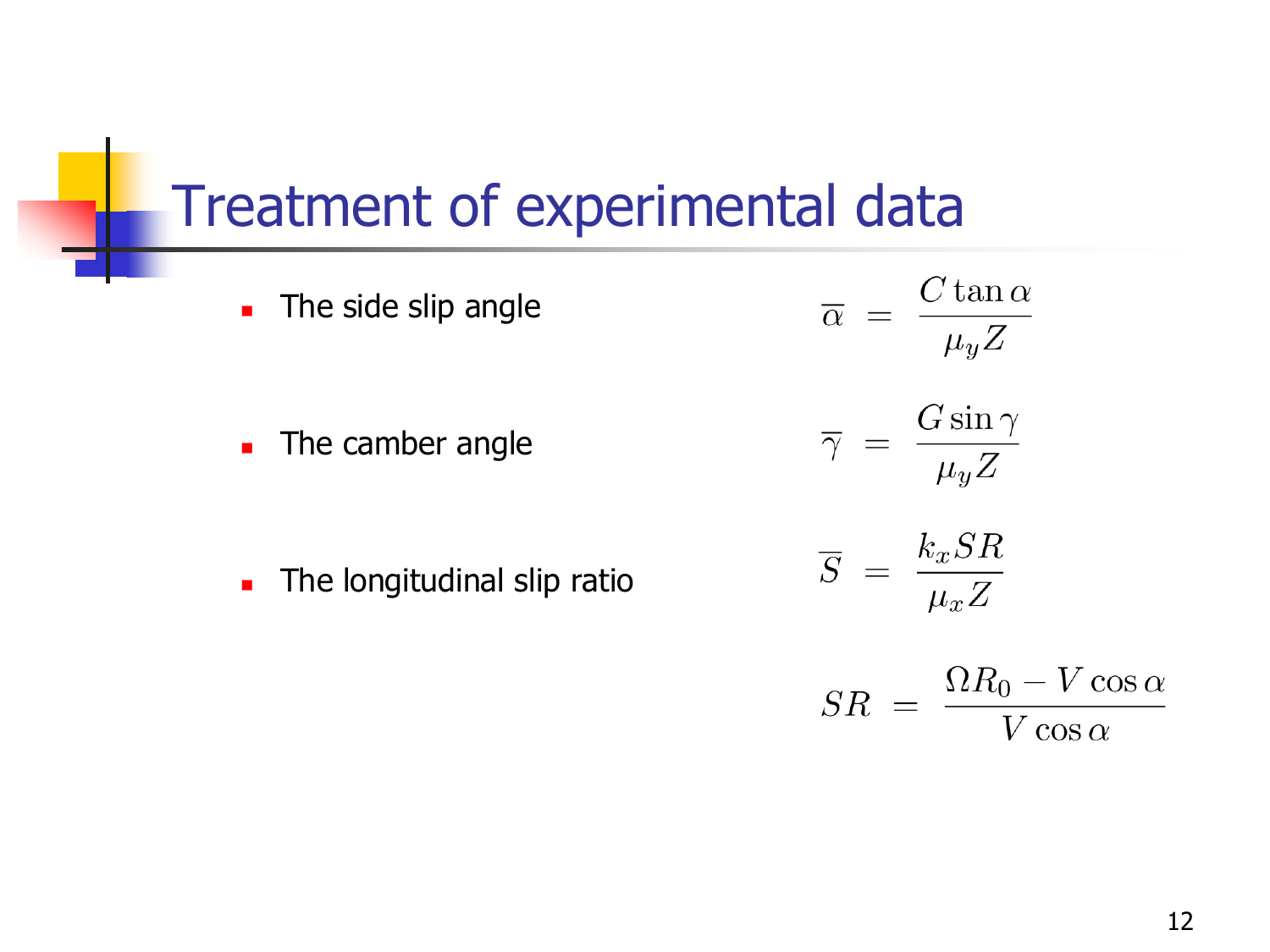EXAMPLE: Tire P 195/70 R 14

Normalized lateral forces vs Normalized side slip angle Milliken Fig 14.1

 $\bar{F} = D' \sin \theta$ 

 $\theta = C' \arctan(B' \phi)$ 



 $\phi = (1 - E') \bar{\alpha} + (E'/B') \arctan(B' \bar{\alpha})$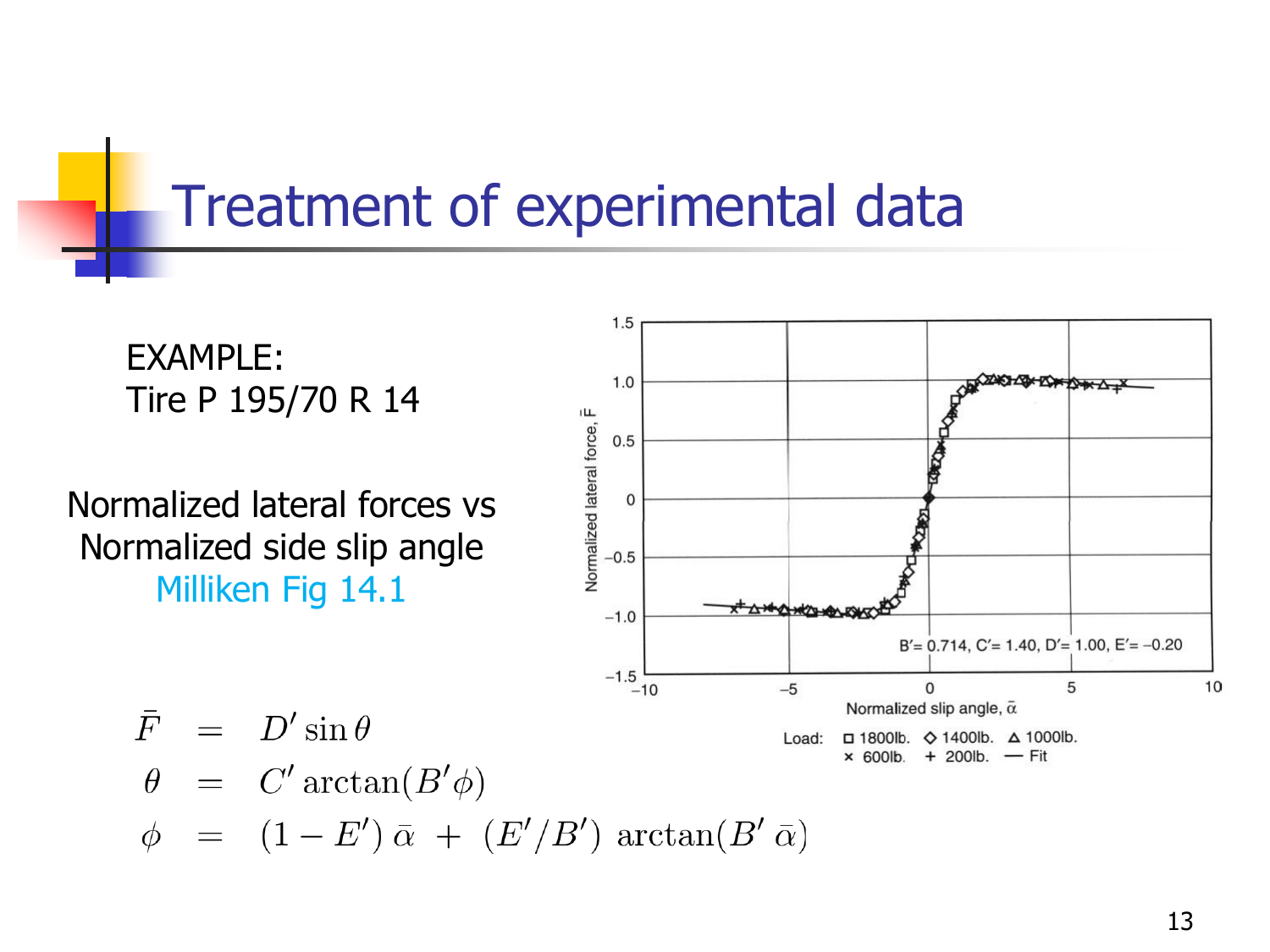EXAMPLE: Tire P 195/70 R 14

Self-aligning Moment vs Normalized side slip angle Milliken Fig 14.2



$$
F = D' \sin \theta
$$
  
\n
$$
\theta = C' \arctan(B' \phi)
$$
  
\n
$$
\phi = (1 - E') \bar{\alpha} + (E'/B') \arctan(B' \bar{\alpha})
$$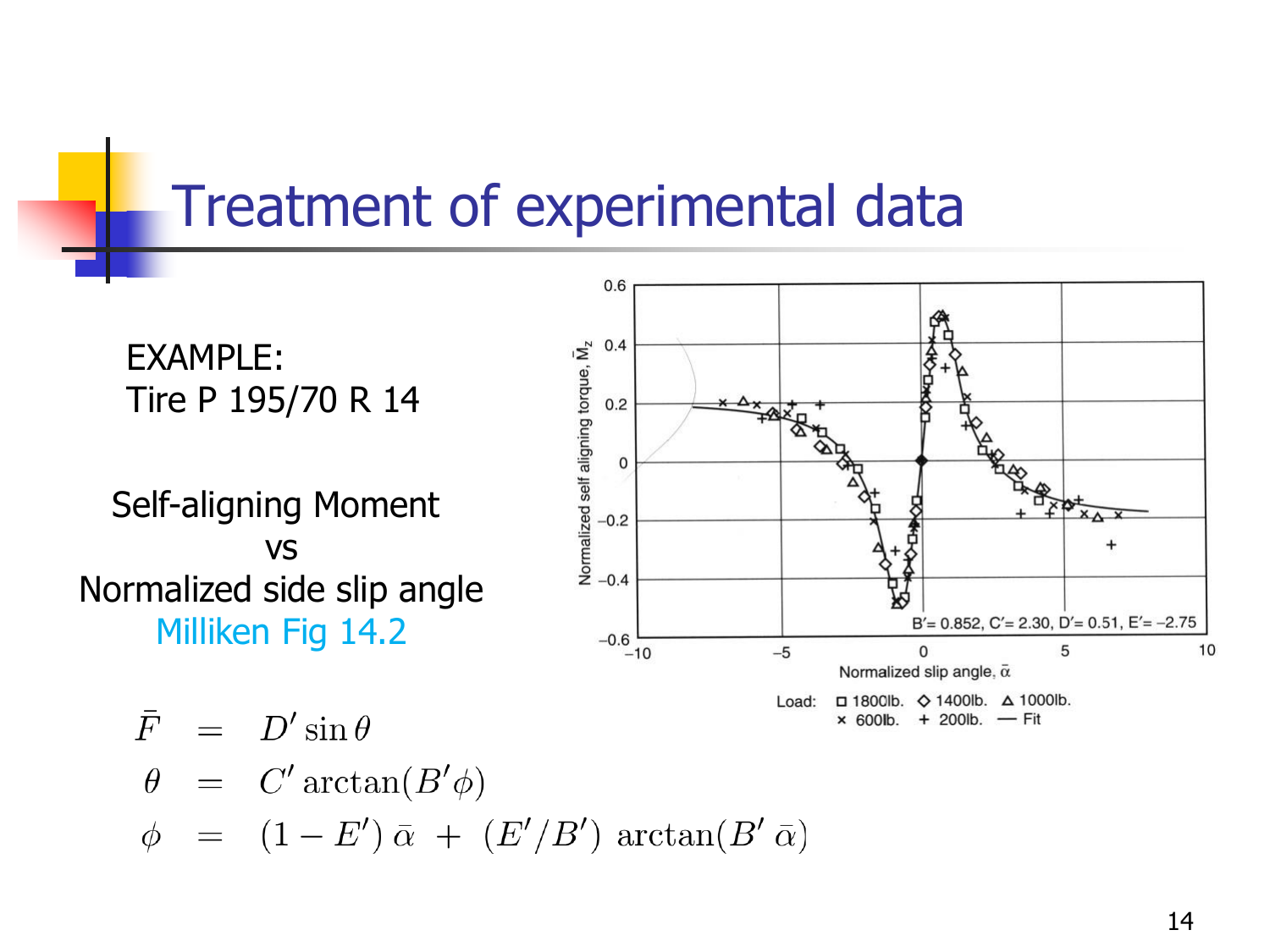EXAMPLE: Tire P 195/70 R 14

Normalized Camber Thrust vs Normalized camber angle Milliken Fig 14.3